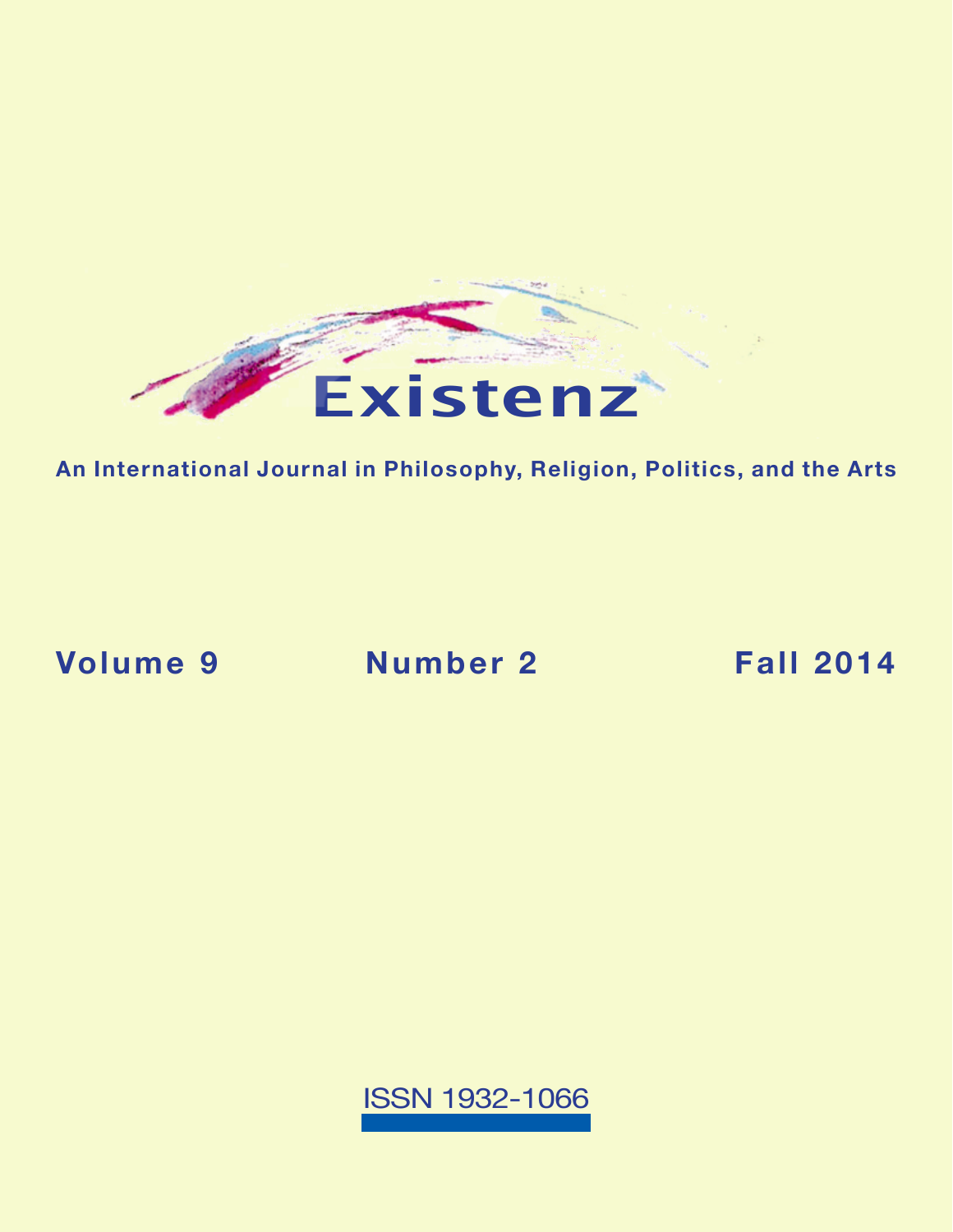## $T$  **a** BLE OF CONTENTS **Volume 9/2, Fall 2014**

| <b>Editors' Introduction</b><br>Alan M. Olson, Helmut Wautischer<br>Boston University, Sonoma State University                                                                  | iii          |
|---------------------------------------------------------------------------------------------------------------------------------------------------------------------------------|--------------|
| <b>Truth, Freedom, and Peace</b><br>Karl Jaspers<br>Translation by Florian Hild                                                                                                 | $\mathbf{1}$ |
| Arendt's Radical Good and the Banality of Evil: Echoes of<br><b>Scholem and Jaspers in Margarethe von Trotta's Hannah Arendt</b><br><b>Babette Babich</b><br>Fordham University | 13           |
| <b>On Westerns</b><br>Robert B. Pippin<br>University of Chicago                                                                                                                 | 27           |
| Philosophy of the Western: Synopsis of Ride, Boldy Ride<br>and Reflections on the Western Movie Genre<br><b>Kevin Stoehr</b><br><b>Boston University</b>                        | 32           |
| Mythologizing and the American Self-Understanding: Commentary on<br>Hollywood Westerns and American Myth and Ride, Boldly Ride<br>Tomoko Iwasawa<br>Reitaku University, Japan   | 41           |
| Into the Wild (West): Philosophy and Cinematic Mythmaking<br>Shai Biderman<br>Tel Aviv University, Israel                                                                       | 45           |
| Do Classic Films Present a Philosophical Argument?<br><b>Carlin Romano</b><br>Ursinus College                                                                                   | 50           |
| <b>Love and Death in Modern Opera</b><br><b>Brayton Polka</b><br>York University, Canada                                                                                        | 54           |
| <b>Inspector of Prisons</b><br>Herbert W. Mason<br><b>Boston University</b>                                                                                                     | 68           |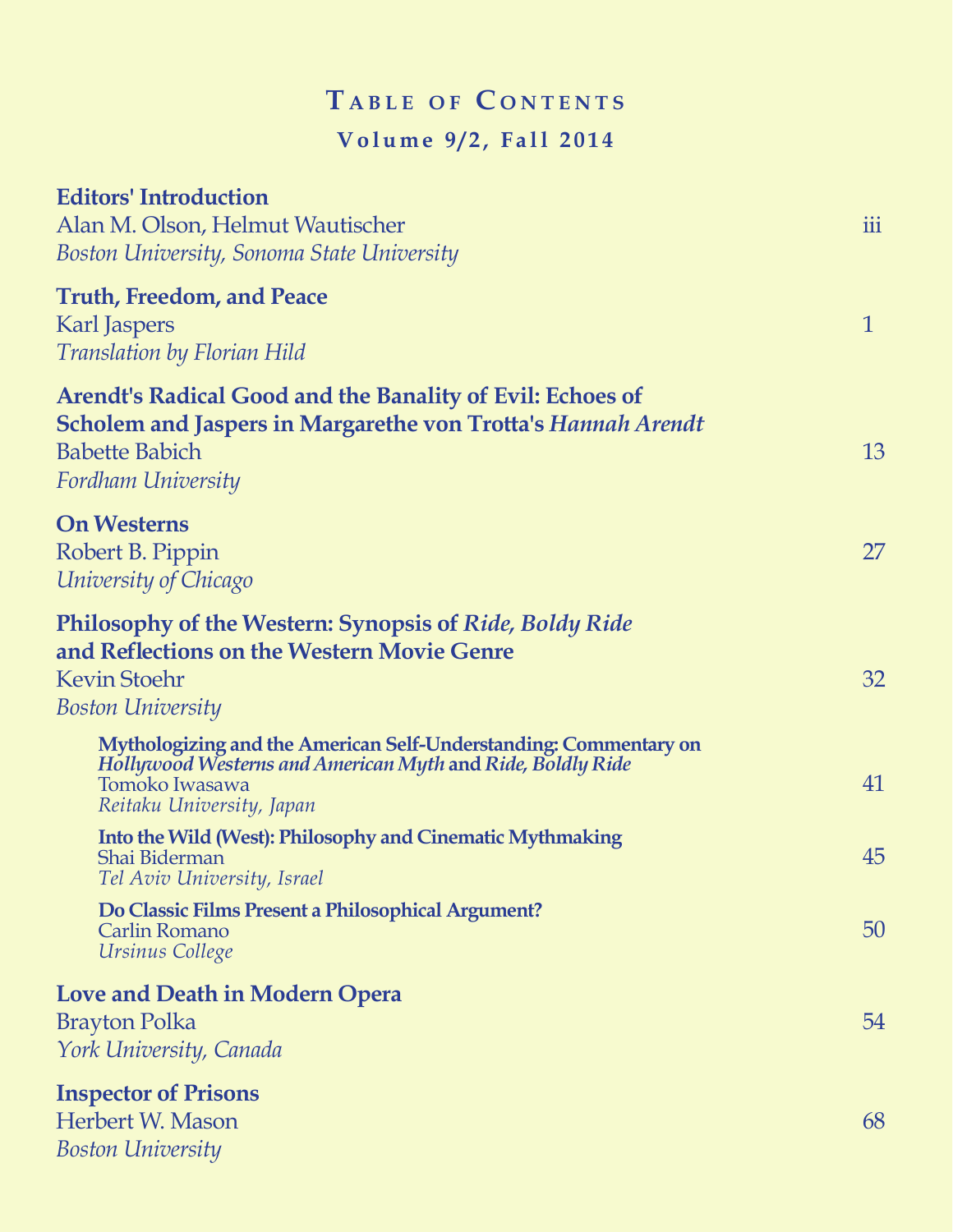## EDITORS' INTRODUCTION

This volume provides documentation for KJSNA's initial foray into the rapidly developing subfield in philosophy known as "Philosophy and Film." As such it runs parallel to the area in social studies known today as "Visual Culture" but has a more narrowly defined mission in philosophy, which might appropriately be aligned with what Karl Jaspers initially defined as the "philosophy of communication." During the middle of the twentieth century, visual culture or communication was in its infancy. The invention of television in the late 1930s was dramatically interrupted by WWII, so to speak, with respect to its proliferation and availability. But after 1950 or so, this visual mode of communication quickly became normative, not just in Europe and North America, but globally. When combined with the revolution in information technology in the 1980s and 1990s (especially the internet and mobile accessibility) this mode of communication now provides universal access to practically everything preserved by way of digital technology including the countless postings on social media and, correspondingly, it has profound social, political, and aesthetic implications.

This is where philosophy enters the scene, namely, to critically evaluate the nature and meaning and future implications of visual communication in its various modes and manifestations. The essays in this volume explore some aspects of this phenomenon from a variety of genres, debating the role of film for making arguments, as in the case of Carlin Romano, and by addressing history, mythmaking, narrative, or hermeneutics, as in the case of Kevin Stoehr, Robert Pippin, Tomoko Iwasawa, and Shai Biderman.

Karl Jaspers lived at the cusp of this development. As his acceptance speech for the Peace Prize of the German Book Trade in 1958 makes clear (published in English here for the first time), Jaspers was aware of the challenges, opportunities, and responsibilities of the revolution in information technology and the "loving struggle" of communication in the future.

Babette Babich focuses on a socio-political theme related to academic reality in her analysis of the visual communication about the banality of evil in Hannah Arendt's *Eichmann in Jerusalem* as seen through the lens of Margarethe von Trotta's film, *Hannah Arendt*. Just as in film, also life stage performance can portray the human condition with visually provoking subtlety. Brayton Polka's study on the formation of values in society is seen through the staging of the paradoxical relationship between love and death in some European opera masterpieces. The volume concludes with a novella by Herbert Mason, set in France during the Algerian War, overcoming the conflict between personal values and political reality.

> The Editors, Alan M. Olson Helmut Wautischer

[Viewable on YouTube](http://youtu.be/Cy767aUxX_E)